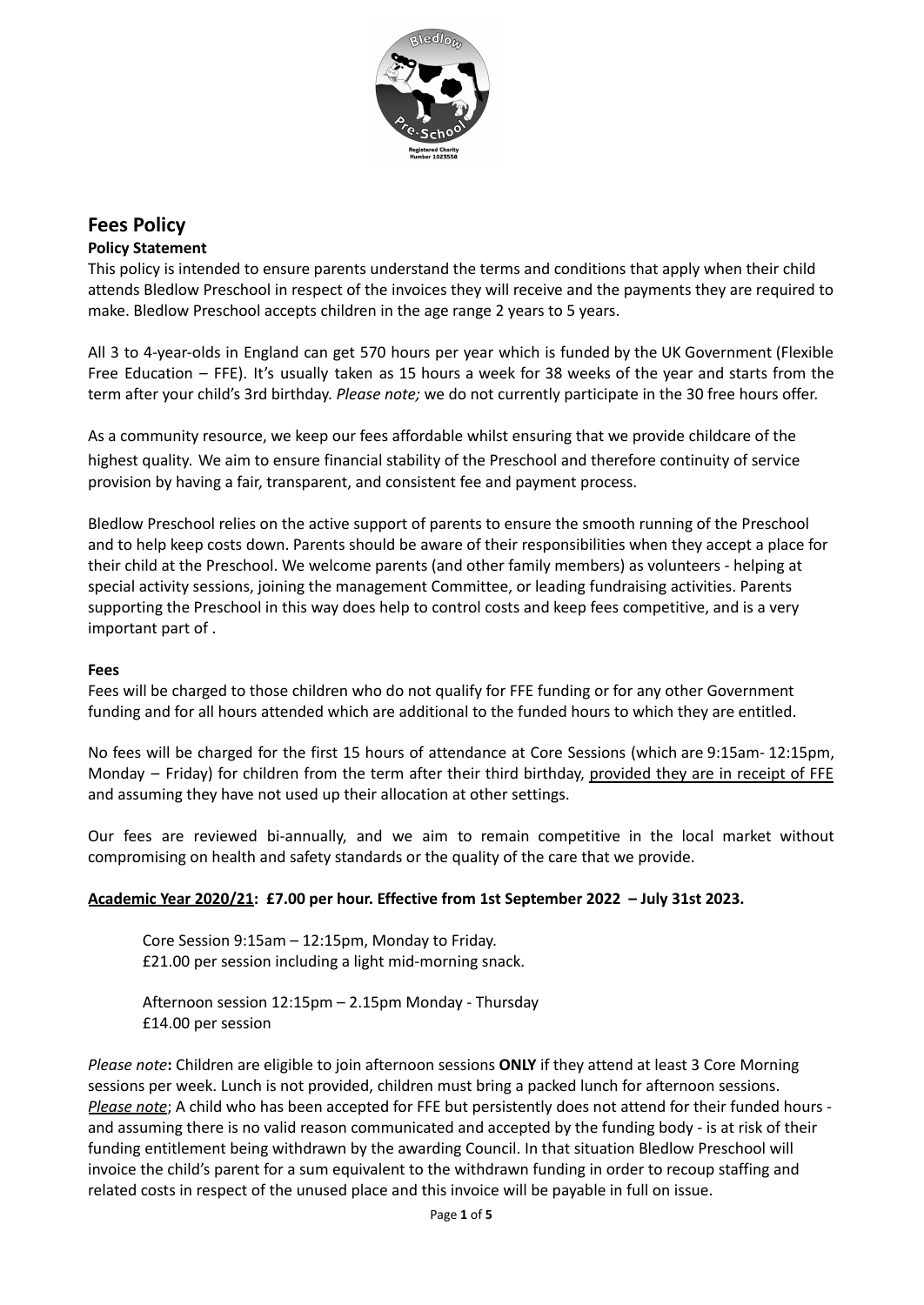

Parents are asked to help with the costs of certain things which are not covered by Government funding such as ingredients for baking days, or seeds/plants for gardening sessions.

Parents are also asked to contribute towards the costs of hygiene items that we use (such as barrier cream, wipes, sun cream, antiseptic, plasters etc) as these are not covered under the FFE scheme.

*Please note:* A charge of £25 per term will be added to your invoice as a contribution towards hygiene items, cooking ingredients and materials for gardening activity. Most parents find this way of contributing towards ad hoc activities and items the most convenient. However, if you would prefer to 'pay as you go' and not have this contribution added to your invoice, please speak with the Practice Manager or the Chair.

### **Deposits**

We charge a £150 deposit for all new registrations where a child is not eligible for Government funding at the time of the application. This fee pays for the administration involved in arranging for a place and will only be refunded if a place is not found within two weeks of the child's expected start date. It will not be refunded if the days offered are not suitable, or if the parent decides to choose another setting instead of Bledlow Preschool.

### **Deferred Entry and/or joining mid term**

For those children under the age of 3 wishing to defer entry and join Bledlow PreSchool mid academic year a £150 deposit is payable at the time the place is formally accepted.

NB: This deposit will be deducted from the first invoice for fees after the child has completed one full term if the child takes up the place and has paid in full for their first terms attendance. If the place is not taken up the deposit is forfeited.

No deposit will be required for children who are aged over 3 at the time the place is accepted and who are entitled to FFE. However, if the child has been receiving funding at another provider, they will not be funded at Bledlow Preschool until the start of a new term.

Once we have agreed the hours and days that a child is to attend the Preschool, those days/hours should not change unless there are significant extenuating circumstances (e.g. a family moving away from the area). This prevents places becoming empty mid-term which affects our running costs and the longer-term sustainability of the service provision. Please also note **Notice Periods and Termination of the Contract.**

#### **Ad hoc and Exceptional Fees**

From time to time we have special events and activities which all children are invited to participate in, and which may result in additional operational costs for the Preschool. A fee may be requested to cover the costs of these activities and payment should always be made in advance of the event to secure the place. Payments are non-refundable if the child does not attend. Parents will be given advance notice of such sessions and attendance at such extracurricular activities is not mandatory.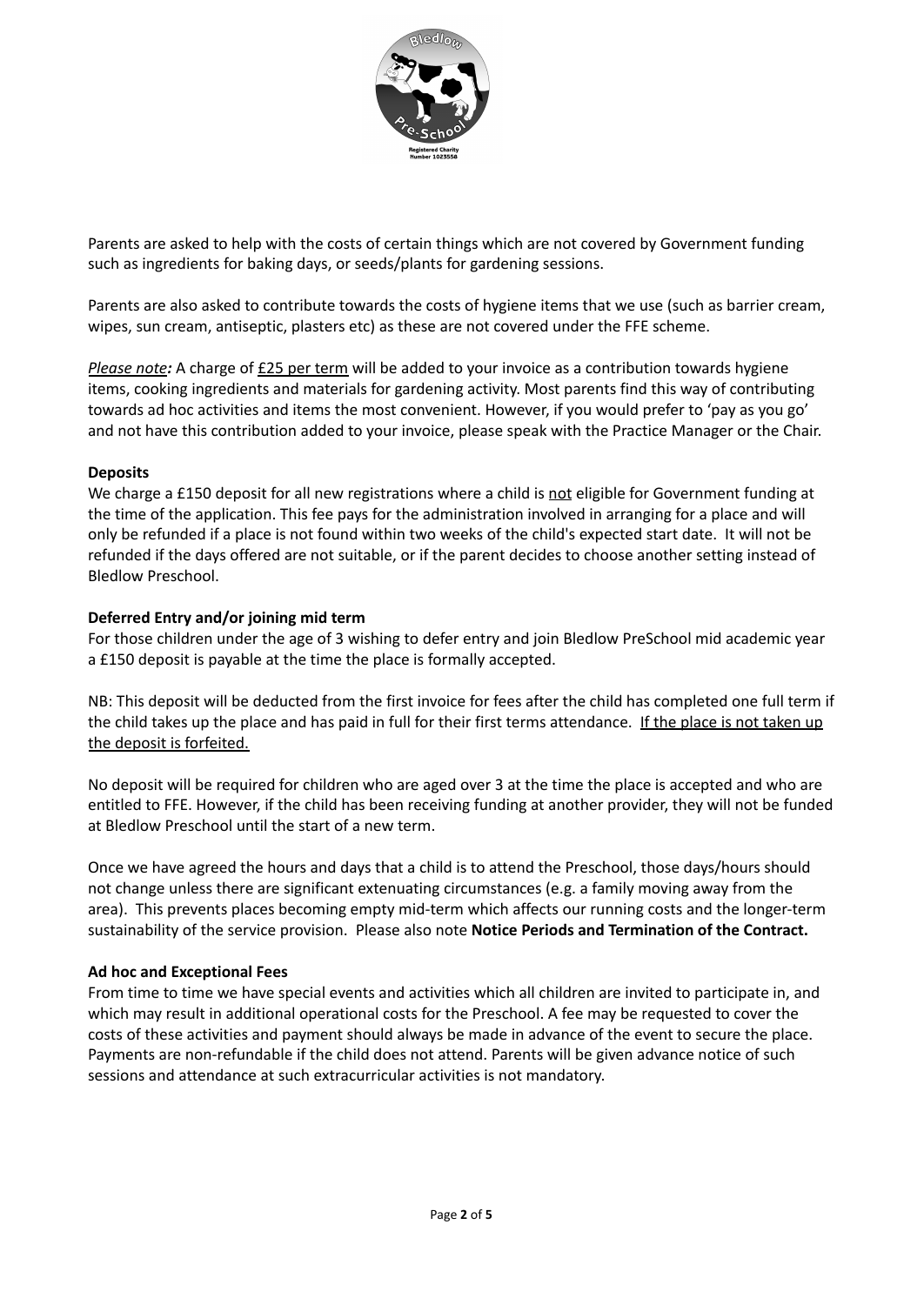

# **Late Collection**

Children must be collected promptly at the session close. Very often, the village hall will be in use immediately after Preschool ends and we are not allowed to 'over run' our booking. If a child is not collected after 10 minutes from the end of the session, a Late Fee of £15 may be payable for every 15 minutes (or part thereof) after the relevant time until the child is collected. The parent will be given a letter in the first instance and if lateness continues the Late Fee will be charged. Any failure to charge the fee on occasion will not prevent it becoming payable on future occasions.

#### **Holidays, sickness and exceptional closures**

Fees will not be charged on days where the Preschool must close due to unforeseen circumstances, such as a government election or severe weather conditions. If fees have already been paid for these days, the relevant amount will be deducted from the next invoice.

*Please note;* if we must close once a session has already started no refunds will be given.

If a child is absent due to sickness or for any other reason the fee will remain in place as the Preschool will have kept their place open and still must employ staff. In the case of a long-term illness which will affect ongoing attendance, please speak to the Preschool Manager who may, with the agreement of the Chair, use her discretion to make special arrangements.

The Preschool is closed on all Bank Holidays thus no fee is collected for these days. If a child has a planned holiday that falls during term time fees will still be due for the days the child would usually attend Preschool.

#### **Payment of Fees**

All fees are due in full at the beginning of each term, and payment should be made in advance for the whole term.

- Invoices must be settled within 7 working days of receipt.
- Our preferred payment method is by bank transfer direct to the Preschool bank account. All transfers should reference the surname of the child and the term for which payment is being made e.g. SMITH SPRING
- Cheques should be made payable to Bledlow Preschool and handed to the Preschool Manager in a sealable envelope marked with the name of the child and the term for which the cheque payment relates. The Preschool Manager will seal the envelope and issue a receipt for the cheque.
- **● NB: We are unable to accept cash payments for fees under any circumstances.**

#### **Childcare Vouchers**

We are currently registered to accept Childcare Vouchers from Edenred, Compuserve, Sodexho and Busy Bees. It may be possible to make arrangements with other providers. Please discuss with the Administrator *prior* to confirming your child's place. *Please note*; payment by childcare vouchers is subject to the same terms and conditions as other methods of payment.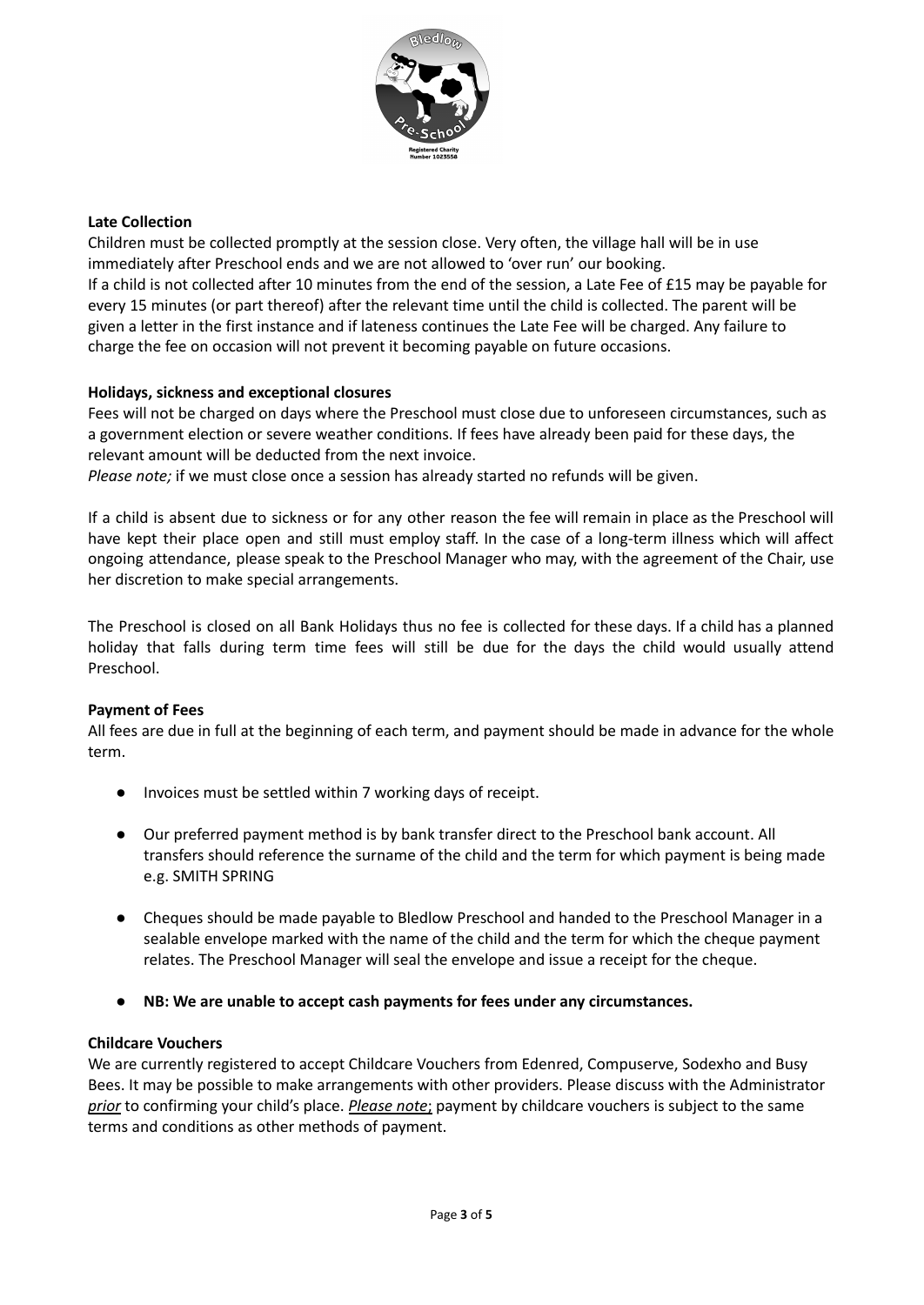

#### **Non-payment of Fees**

If invoices remain unpaid 7 working days after the start of term, the child's place will be withdrawn until payment is received. NB: Any child who is receiving FFE Funding will be able to remain at Preschool for their Council funded hours.

Persistent late payment may attract additional fees to cover our higher administration costs. In extreme circumstances, outstanding debts may be referred to the County Court.

*Please note;* Anybody experiencing difficulties paying the fees for their children must let the Preschool Manager know as soon as possible. In exceptional circumstances and always with the best interests of the child in mind, we may be able to agree special payment terms for the child to remain at Preschool. Any family in this situation should contact the Preschool Manager at the earliest opportunity to arrange a private meeting with the Chair. Anything discussed will be treated in the strictest confidence. As a registered charity, we exist to provide a service to local children and families, not to make a profit. However, this aim can only be fulfilled if we have enough income to cover our outgoings. We will never take any action against a child, including, but not limited to, exclusion or discriminatory treatment due to a parent's genuine inability to pay fees. We will, however, pursue parents for full payment of fees if genuine financial hardship is not demonstrated.

# **Notice Periods and Termination of the Contract**

Bledlow Preschool reserves the right to terminate the contract without notice in the event of unacceptable behaviour from parents or for non-payment of fees. At all other times one half terms notice in writing will be given.

*Please note*: All parents are required to give one half terms notice to either decrease the number of sessions their child is enrolled for or to withdraw their child completely from the Preschool. A cancellation charge equal to the fees for one whole term will be made if these notice periods are not adhered to.

*Please note*: Fees are usually reviewed bi-annually, are subject to change and any changes, including hourly rates, take effect the first full term after the review date.